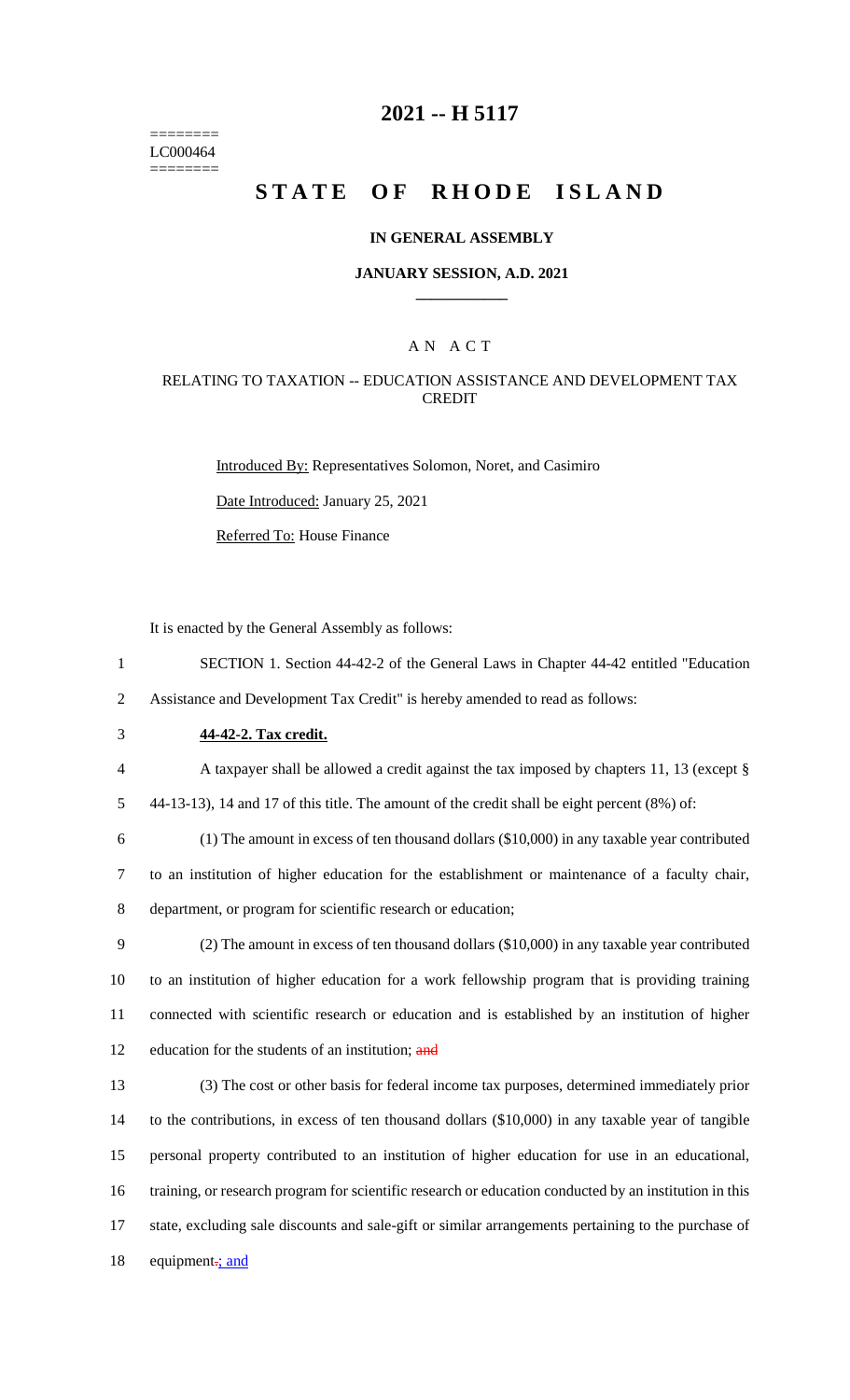- 1 (4) The amount in excess of ten thousand dollars (\$10,000) in any taxable year for any
- 2 person, firm, association, foundation, corporation, or business entity for any sums of money
- 3 contributed to a public school district or department for the express purpose of making physical
- 4 improvements to a school within the district or department, pursuant to chapter 89 of title 16.
- 5 SECTION 2. This act shall take effect on January 1, 2022.

 $=$ LC000464  $=$